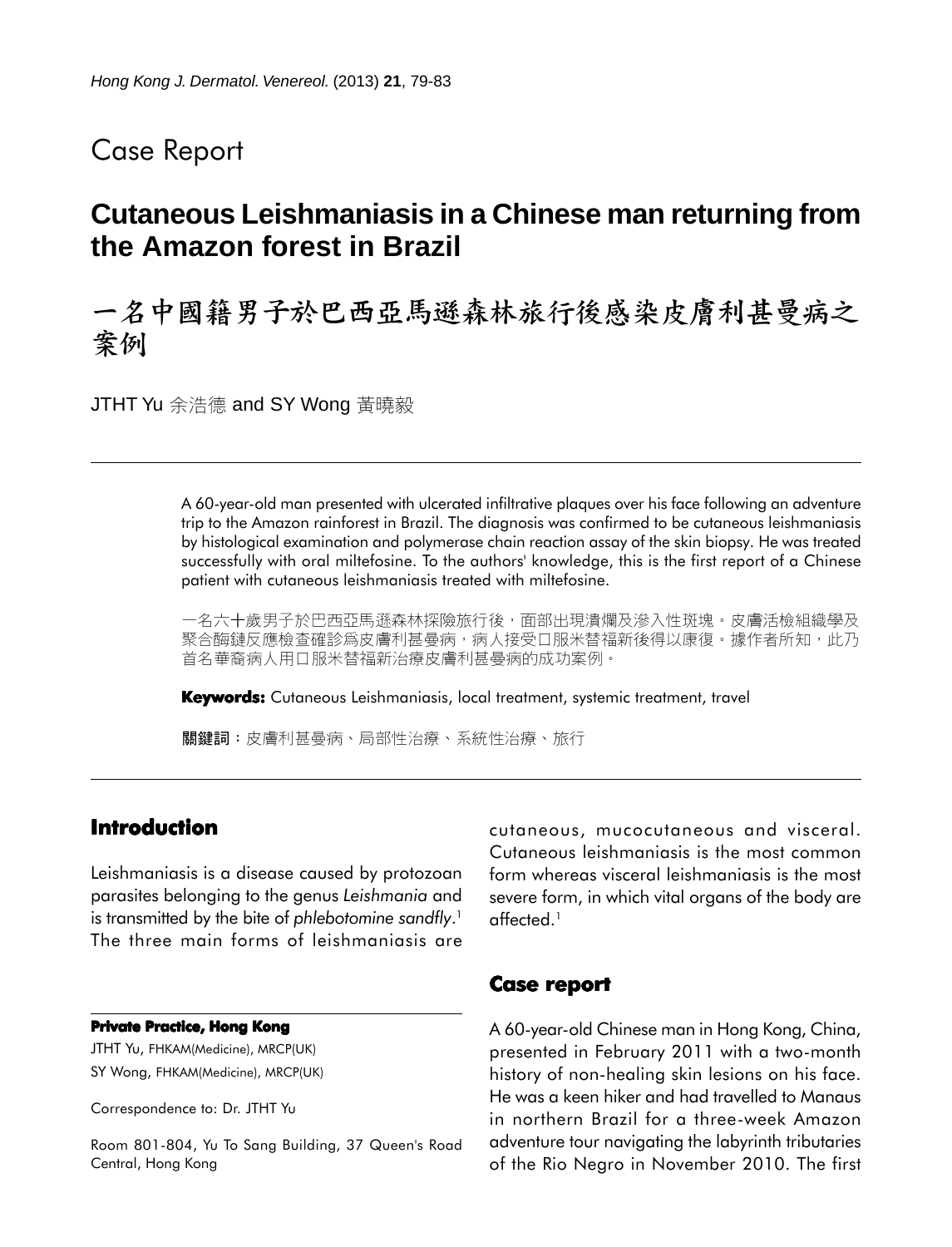lesion developed as a small erythematous papule on his right cheek in December 2010 and it was treated by his general practitioner with oral doxycycline 100 mg twice daily for 14 days. Subsequently, two further lesions also developed together with right-sided cervical lymphadenopathy in January 2011. An ultrasound-guided fine needle aspiration arranged by his general practitioner showed reactive changes.

On physical examination in February 2011, there were three ulcerated infiltrative erythematous plaques on his right cheek and temple (Figure 1a) which were non-tender. The diameter of the largest plaque was around 3 cm. There were surrounding oedema and associated right-sided cervical lymphadenopathy. No mucosal involvement was detected.

The clinical differential diagnoses included bacterial skin infections, fungal skin infections, cutaneous mycobacterial infections, cutaneous leishmaniasis, sporotrichosis and sarcoidosis. Skin biopsy showed a dense infiltrate of lymphohistiocytic cells in the dermis (Figure 2a). Most of the histocytes contained small ring-shaped parasitic organisms approximately 1-2 micron in size with eccentric kinetoplasts which were better seen with Giemsa stain (Figure 2b). The diagnosis was granulomatous skin infection by leishmaniasis and it was subsequently confirmed by polymerase chain reaction (PCR) assay with kDNA (Department of Microbiology and Molecular Genetics, Hebrew University-Hadassah Medical School, Jerusalem, Israel). However, the internal transcribed spacer 1 (ITS1)-PCR assay,<sup>2</sup> which is less sensitive but would allow species identification, was negative.

The patient was started on oral itraconazole 100 mg twice daily and clarithromycin 500 mg twice daily. Two weeks later, oral miltefosine 50 mg three times a day and topical paromomycin twice daily were also added after the patient's family purchased the medications from a pharmacy at Frankfurt Airport, Germany in person, as it was not available in Hong Kong. There were no significant side-effects apart from mild nausea and abdominal discomfort initially. However, all oral treatments had to be stopped on Day 10 as laboratory investigations showed abnormal liver and renal function tests with alanine aminotransferase 739 U/L, aspartate aminotransferase 706 U/L, alkaline phosphatase 144 U/L, sodium 125 mmol/L and creatinine 122 µmol/L. Transabdominal ultrasound excluded any space-occupying lesions and obstructive lesions and the overall clinical picture was consistent with a diagnosis of drug-induced hepatitis. The abnormal liver and renal functions normalised subsequently upon stopping all oral treatments.

The patient was subsequently restarted on miltefosine 50 mg daily in April 2011. With careful laboratory monitoring, miltefosine was gradually stepped up to 50 mg twice daily and three times per day after two weeks. The patient completed a 28-day course of miltefosine 50 mg three times per day in June 2011 without any side-effects. During his last visit in November 2012, all the infiltrative plaques had resolved with minimal postinflammatory hyperpigmentation and atrophic scarring (Figure 1b).

## **Discussion**

As travel to endemic areas has become more popular, leishmaniasis is increasingly seen among returning travellers.<sup>1</sup> Based on its geographical distribution, leishmaniasis can be divided into Old World (including southern Europe, the Middle East, parts of south-west Asia and Africa) and New World (from southern United States of America through Latin America) species. While Old World species mostly cause benign and often self-limiting cutaneous disease, New World species cause a broad spectrum of conditions from benign to severe manifestations, including mucosal involvement.<sup>1</sup> Mucocutaneous disease is more commonly found in *Leishmania braziliensis*, *Leishmania panamensis*, *Leishmania guyanensis* and *Leishmania amazonensis*. 1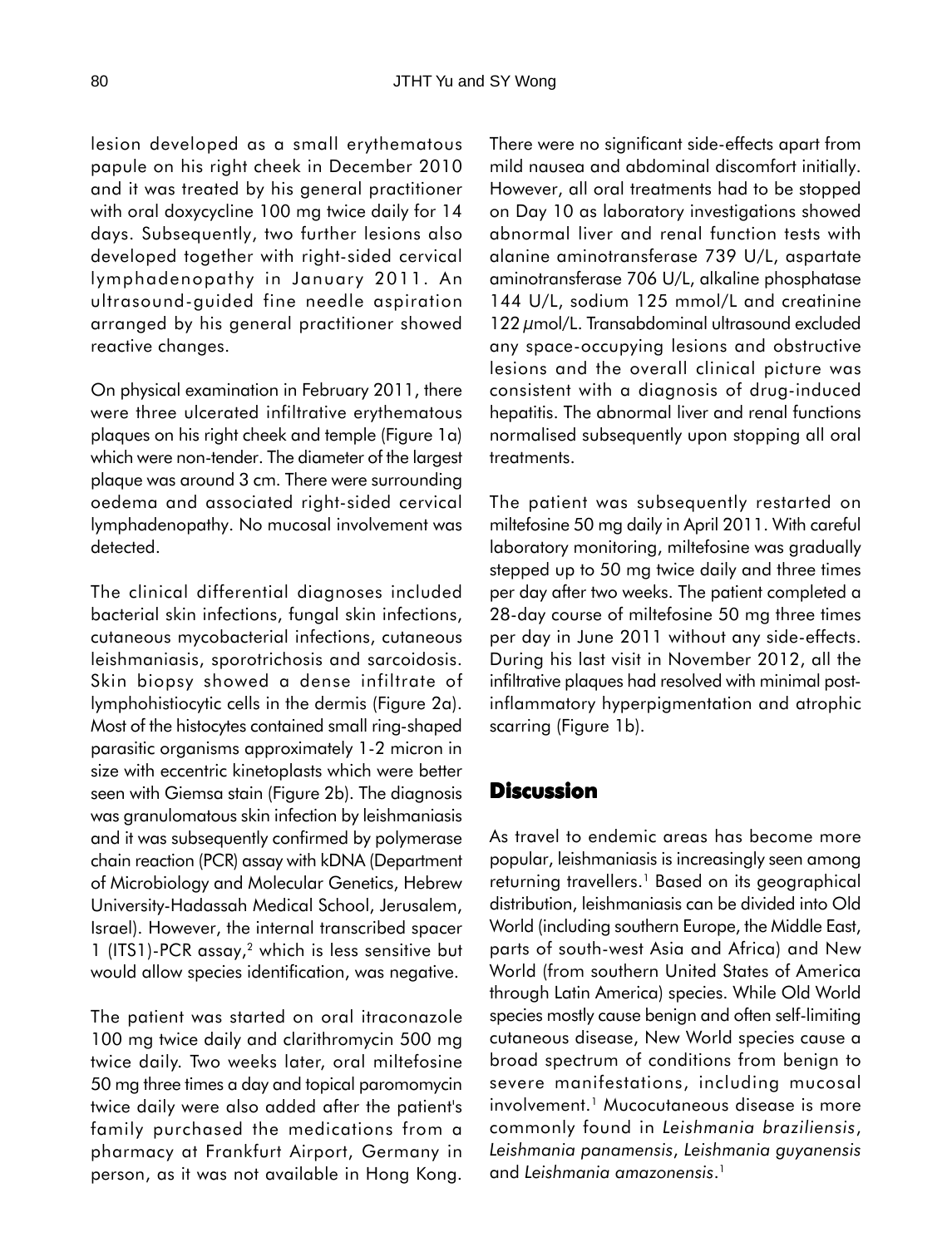

**Figure 1.** (a) Three ulcerated infiltrative erythematous plaques on the right cheek and temple with crusting. (b) Postinflammatory hyperpigmentation on the right cheek and temple with mild atrophic scarring.



**Figure 2.** (a) Microscopic examination of the skin biopsy showing that the skin surface is partly eroded with inflammatory exudate and spongiosis. Numerous small rounded parasites are noted in the histiocytes as well as in the inflammatory exudate (arrows) (H&E, Original magnification x400). (b) High power view showing round to oval bodies with clearing and eccentric kinetoplasts consistent with leishmania parasites that are present within the histiocytes (arrow) (Giemsa stain, Original magnification x1000).

The diagnosis of cutaneous leishmaniasis relies on the demonstration of *Leishmania* in skin biopsy under microscopy. PCR assay on skin biopsy specimen helps to distinguish between specific species and confirm the diagnosis, thereby enabling a species-oriented treatment.2 For visceral leishmaniasis, definitive diagnosis requires the demonstration of the parasite by smear or culture in tissue, usually from bone marrow or spleen.

The incubation period for cutaneous leishmaniasis ranges from a few weeks to several years. The lesion usually starts as an erythematous granulomatous nodule but will eventually ulcerate in most cases. Local lymphadenopathy can occur, especially with species of the *L. braziliensis* complex.1 Spontaneous healing can occur but it may require months to years. Mucocutaneous leishmaniasis can occur years after healing of primary cutaneous leishmaniasis, most commonly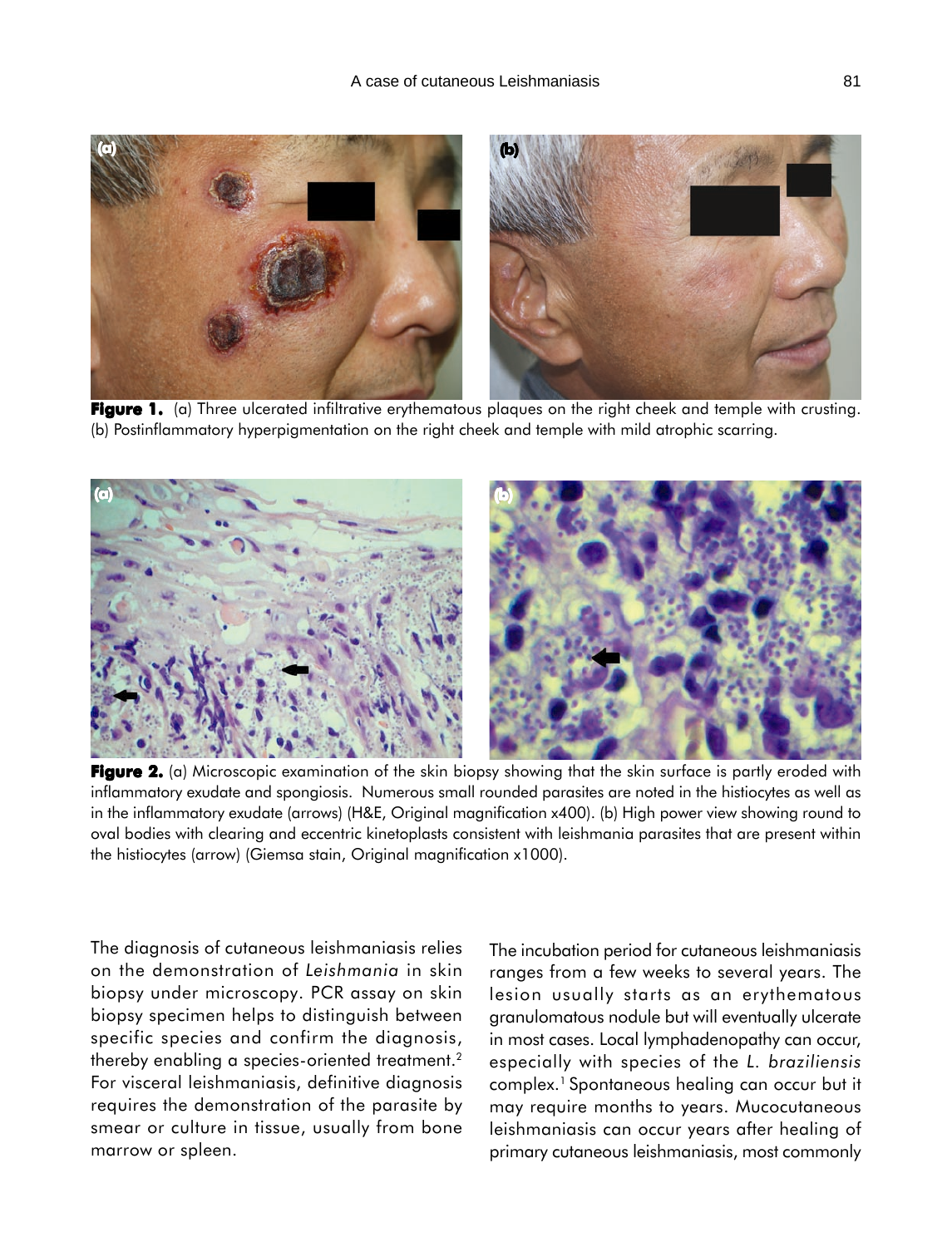due to parasites of the *L. braziliensis* complex,1 and may cause destruction of mucosal structure such as the nasal septum and palate leading to devastating facial mutilation. Delay in treatment of the antecedent localised cutaneous lesion is associated with a higher risk of mucocutaneous leishmaniasis.<sup>1</sup>

Treatment of cutaneous leishmaniasis can be divided into local and systemic. The choice of local or systemic treatment of cutaneous leishmaniasis is guided by the risk of developing mucosal disease. The aim of treatment is to prevent mucosal invasion by metastatic spread of the infection to the oropharyngeal site and to promote healing of the skin lesions to avoid disfiguring scars. The proposed indications for local treatment include lack of risk of developing mucosal lesions such as in Old World cutaneous leishmaniasis, *L.mexicana* cutaneous leishmaniasis, small, single lesion and absence of lymph node metastasis. The indications for systemic treatment include presence of mucosal lesion or lymph node metastasis, New World cutaneous leishmaniasis, except *L.mexicana* lesions and lesions unresponsive to local treatment.3 The past health and immunological status of the patient, side-effects profile and local availability of drugs and the logistics of administration especially for parenteral systemic drugs also influence the ultimate treatment plan.

The mainstay of systemic therapy had been parenteral pentavalent antimony. The recommended intravenous dose for sodium stibogluconate (Pentostam®, GSK) is 20 mg/kg for 20 days diluted in 120 ml of 5% dextrose given over two hours.4 Fatigue, musculoskeletal pain and gastrointestinal symptoms are common adverse effects. Laboratory abnormalities include raised levels of liver and pancreatic enzymes and haematological abnormalities such as leucopaenia and thrombocytopaenia. Reversible ECG alterations (T waves changes) can be seen and may occur without evidence of myocardial damage.4

Miltefosine (Impavido®, Paladin Labs Inc.), a phosphocholine analogue, was initially developed as an antineoplastic agent but subsequently found to have antiprotozoal properties. It has shown promising effects on *Leishmaniasis panamensis*<sup>5</sup> and *Leishmaniasis braziliensis* infections<sup>6</sup> and is given orally at a dose of 2.5 mg/kg/day with a maximum dose of 150 mg per day (divided into three doses) and the standard course of treatment is 28 days. The advantage of miltefosine is that it is given orally and is usually well tolerated. The most common side-effects are gastrointestinal such as nausea and vomiting. We suspect that the cause of abnormal liver function tests may be related to the concomitant use of itraconazole in our case.

Liposomal amphotericin B is useful in the treatment of visceral leishmaniasis but has the disadvantage of a high incidence of adverse reactions including hyperpyrexia, severe malaise, hypotension, thrombophlebitis, renal tubular damage, hypokalaemia, anaemia and hepatitis.4

The use of oral antifungal drugs<sup>1</sup> such as fluconazole, ketoconazole, itraconazole have been reported in the treatment of cutaneous leishmaniasis. They have the advantage of oral administration and fewer adverse effects but are less effective.

Local treatments include a wide range of physical methods, including direct infiltration of the lesion with pentavalent antimony, cauterisation, surgical excision, cryosurgery and the application of local heat. Topical ointment containing 15% paromomycin has also been found to be effective against cutaneous leishmaniasis.7

Personal protection against the vector sandflies is crucial for travellers. Insect repellents, long-sleeved shirts and impregnated fine-mesh bednetting will reduce the risk of infection. However, sandflies are much smaller than mosquitoes, thus standard bednets might be useless. Permethrin-impregnated clothing is helpful as shown in a study of Colombian military personnel.<sup>8</sup>